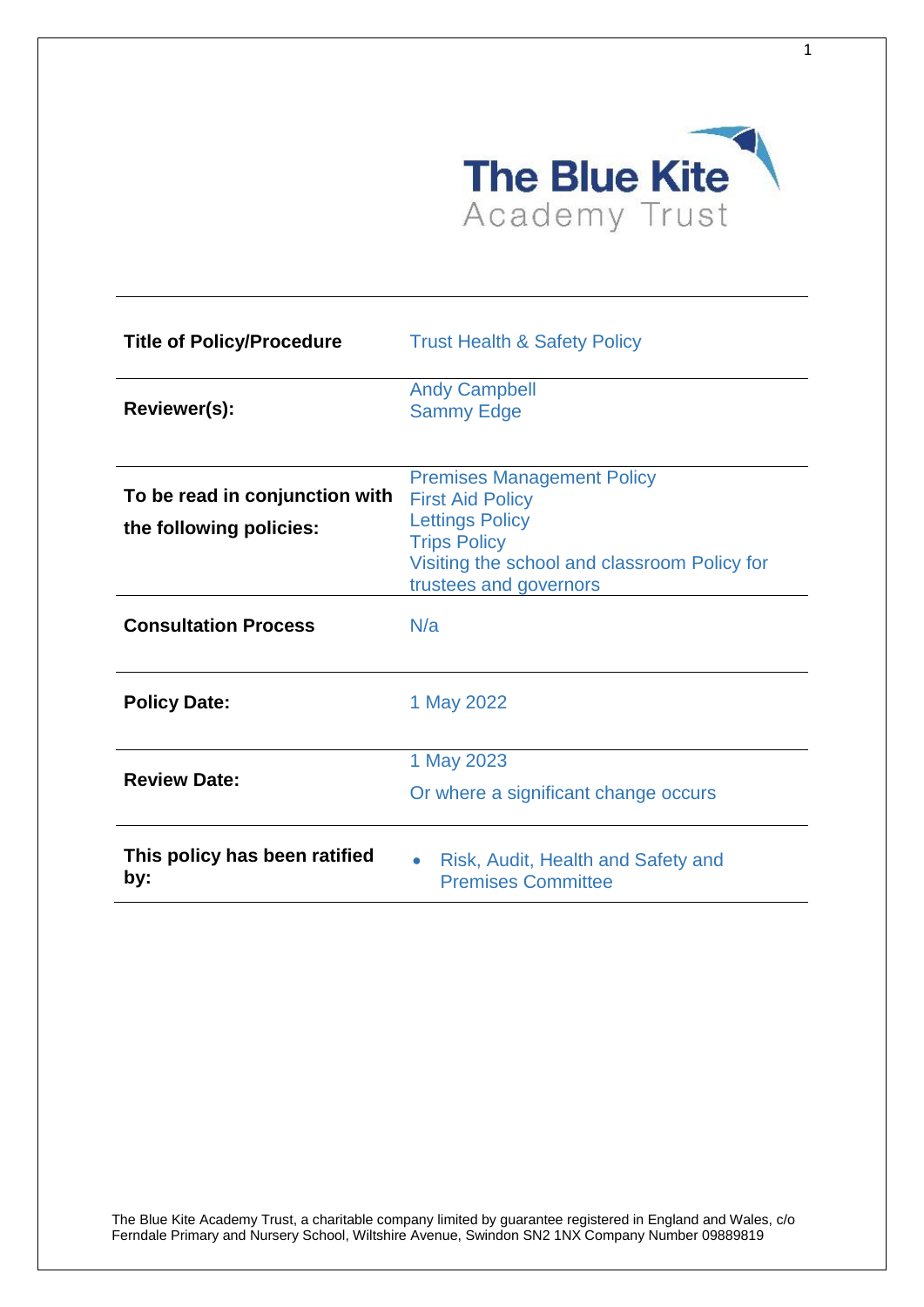# Issue Status

| Issue | Date | Author/<br>Changes By |
|-------|------|-----------------------|
|       |      |                       |
|       |      |                       |
|       |      |                       |
|       |      |                       |
|       |      |                       |
|       |      |                       |
|       |      |                       |
|       |      |                       |
|       |      |                       |
|       |      |                       |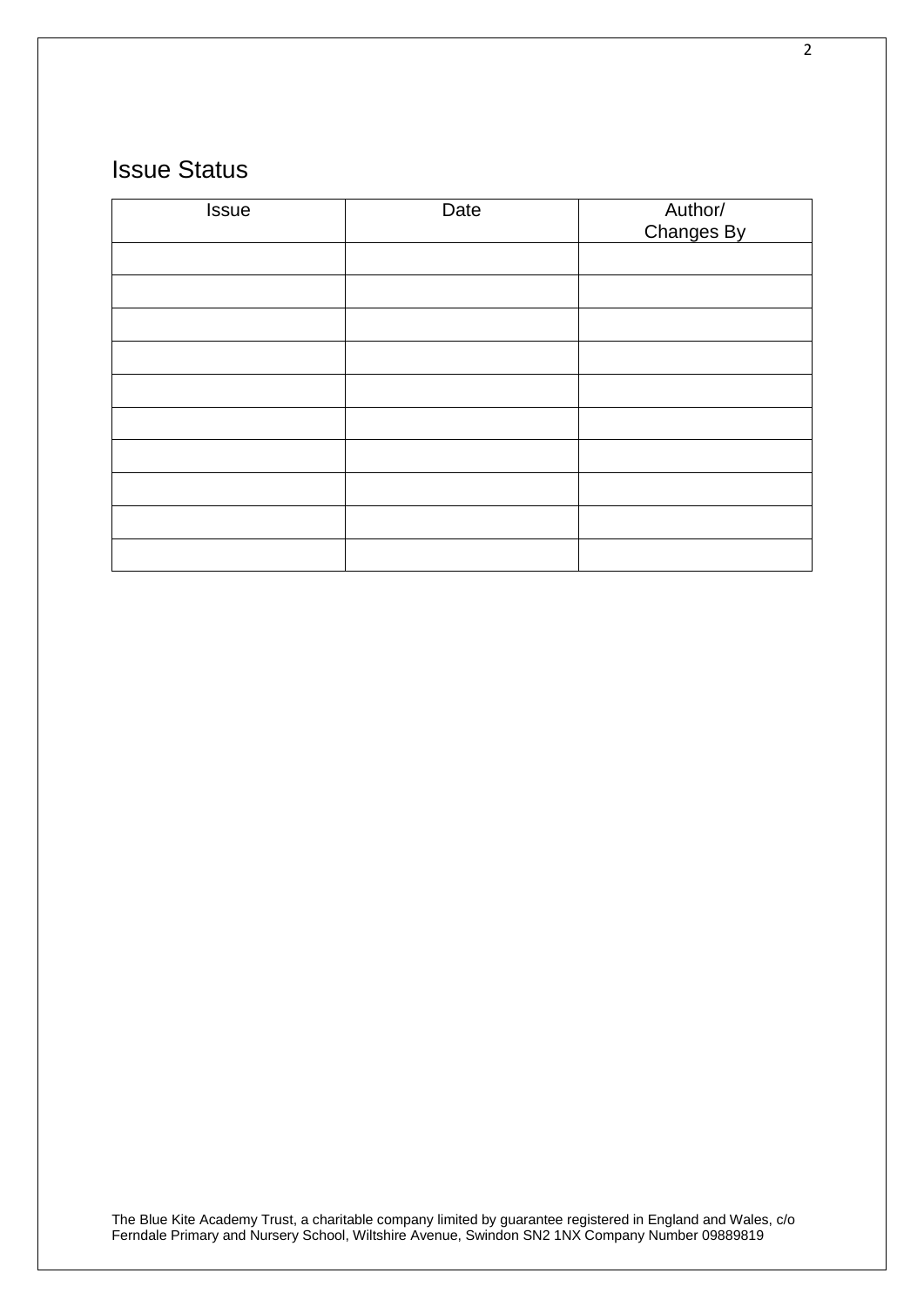

This Policy has four parts:

- an introduction
- policy statement
- roles and responsibilities
- the Trust's arrangements for Health & Safety

## 1 **Introduction**

This Health & Safety policy and manual contains our Health & Safety Policy as required by the Health & Safety at Work Act 1974 and it defines the way we manage the health & safety hazards and risks associated with our business, premises and activities.

The Blue Kite Academy Trust are committed to managing health & safety effectively to protect our employees and other persons with whom we interact because we recognise that we have not only a moral and legal duty but also that our employees are our greatest asset.

Our Health & Safety Policy Statement sets out our commitment and the objectives we aspire to in managing health & safety. It is signed by the most senior person in our organisation to demonstrate that our commitment is led from the top.

Our approach to managing health & safety will be sensible, realistic and proportionate and will be prioritised according to risk with the objective of maintaining continuous improvement. We accept that we cannot eliminate risk from everything we do but we can manage risk in such a way that exposure to hazards is controlled as far as is reasonably practical.

We recognise that improvement in health & safety will not happen by chance and that planning to manage using a systematic approach through risk assessment is a necessary first step and an ongoing process. In moving forwards, we will wherever possible eliminate risk through selection and design of buildings, facilities, equipment and processes. Where risks cannot be eliminated, they will be minimised by the use of physical controls or, as a last resort, through systems of work and personal protection.

Our success in managing health & safety will be measurable and we look to establish performance standards against which we can monitor our progress to identify future actions to go into our improvement programme.

Based on our performance measurement in the form of accident monitoring, internal monitoring, and audits as well as external audits we will review our health & safety arrangements periodically and at least annually. The results of our measurement will be recorded and presented to the board of Trustees regularly through the academic year.

# 2. **Health & Safety Policy Statement**

The Blue Kite Academy Trust Board of Trustees recognises that it has a legal duty of care towards protecting the health & safety of its employees, pupils and others who may be affected by a school's activities.

The Blue Kite Academy Trust, a charitable company limited by guarantee registered in England and Wales, c/o Ferndale Primary and Nursery School, Wiltshire Avenue, Swindon SN2 1NX Company Number 09889819

3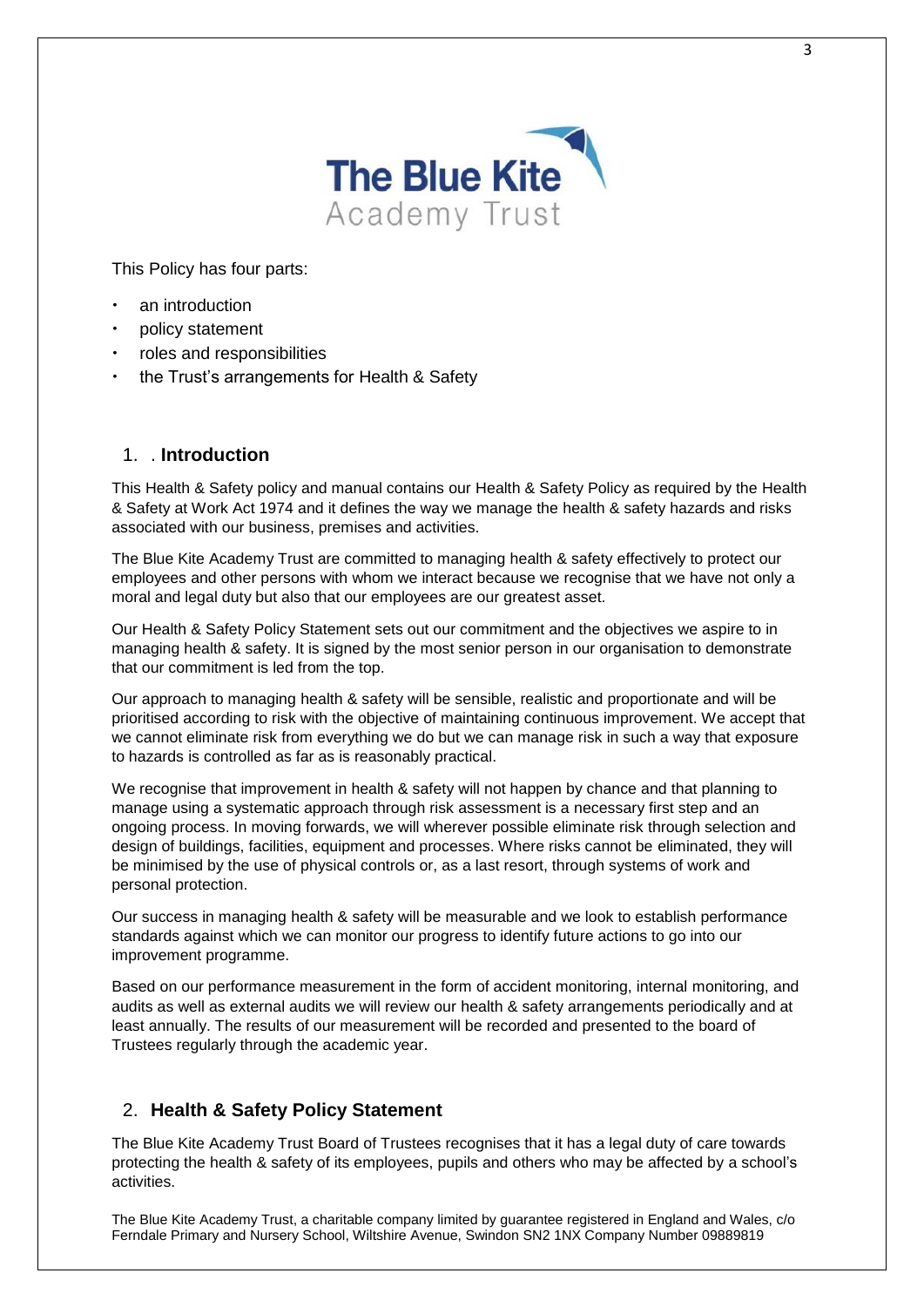In order to discharge its responsibilities, the management of each School will:

• bring this Policy Statement to the attention of all employees

• carry out and regularly review risk assessments to identify proportionate and pragmatic solutions to reducing risk

• communicate and consult with our employees on matters affecting their health & safety

• comply fully with all relevant legal requirements, codes of practice and regulations at International, National and Local levels

• provide safe environments, safe systems of work, safe materials and equipment, and individuals who are competent in the work they are employed to do

• eliminate risks to health & safety, where possible, through selection and design of materials, buildings, facilities, equipment and processes

• encourage staff to identify and report hazards so that we can all contribute towards improving safety

• ensure that emergency procedures are in place at all locations for dealing with health & safety issues

• maintain our premises, provide and maintain safe plant and equipment

- only engage contractors who are able to demonstrate due regard to health & safety matters
- provide adequate resources to control the health & safety risks arising from our work activities
- provide adequate training and ensure that all employees are competent to do their tasks
- provide an organisational structure that defines the responsibilities for health & safety

Signed Chief Executive Officer

Print Gary Evans

Date: 28 April 2022

Signed Chair of Trustees

Print Pauline Miller

Date: 28 April 2022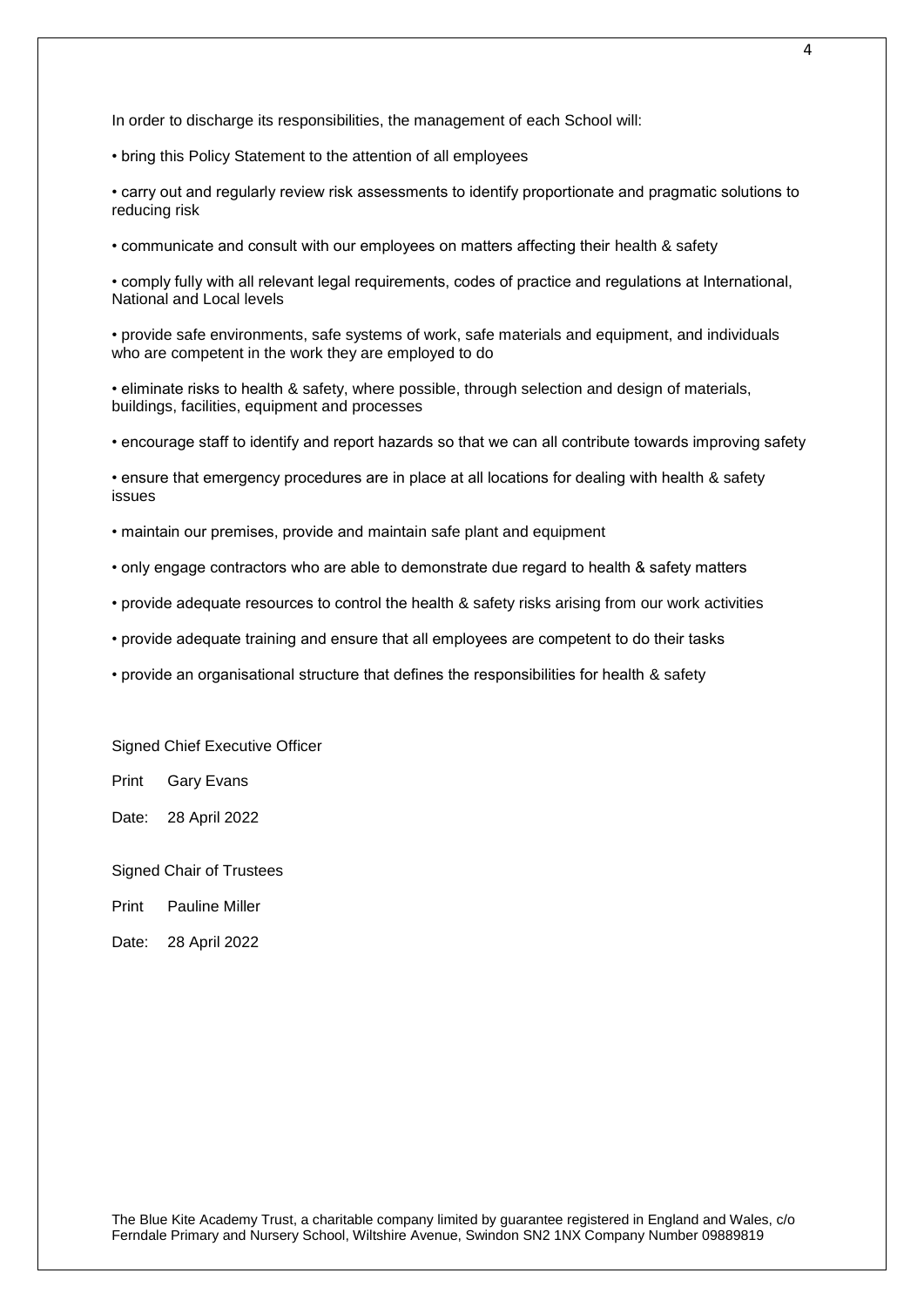# 3. **Roles and Responsibilities**

## **The Board of Trustees**

The Board of Trustees has the ultimate responsibility for the Health & Safety of the schools within its control. It discharges this responsibility via the Chief Executive Officer, Headteachers, The Chief Operating Officer, and other relevant Trust Staff.

The Trustees will ensure that:

- they provide a lead in developing a positive health & safety culture throughout their schools
- any decisions reflect its health & safety intentions
- adequate resources are available for the implementation of health & safety
- an effective management structure for the implementation of health & safety is established
- they will promote the active participation of employees in improving health & safety performance

• they review the health & safety performance of the school annually and plan safety improvements for the following year.

## **Chief Executive Officer**

The Chief Executive Officer will ensure that:

- they provide a lead in developing a positive health & safety culture throughout the Trust estate
- any decisions reflect its health & safety intentions
- adequate resources are available for the implementation of health & safety
- an effective management structure for the implementation of health & safety is established
- they will promote the active participation of employees in improving health & safety performance
- they review the health & safety performance of the schools annually and plan safety improvements for the following year
- health & safety objectives are set across the whole Trust and for each school
- standards of health & safety are set across all areas
- a health & safety plan of continuous improvement is created and monitored for progress against agreed targets
- a risk management programme is developed and implemented across the Trust
- senior management are competent to fulfil their health & safety responsibilities and that effective training programmes have been put into place
- a system of communication and consultation with employees is established
- monitoring systems are in place to monitor the effectiveness of the Trust's risk control
- health & safety policies and procedures are reviewed in light of the results of internal and external audits

# **The Role of Local Governing Bodies**

Local Governing Bodies are responsible for taking reasonable steps to make sure that the school is following the Trust's policy and procedures e.g., through regular discussion at governance meetings. Governors will ensure that:

- they draw to the attention of the Trustees any high-risk areas in relation to health & safety that they believe cannot be managed locally and, therefore, require the Trustees intervention/support
- they receive reports on staff training that enable them to carry out their responsibilities.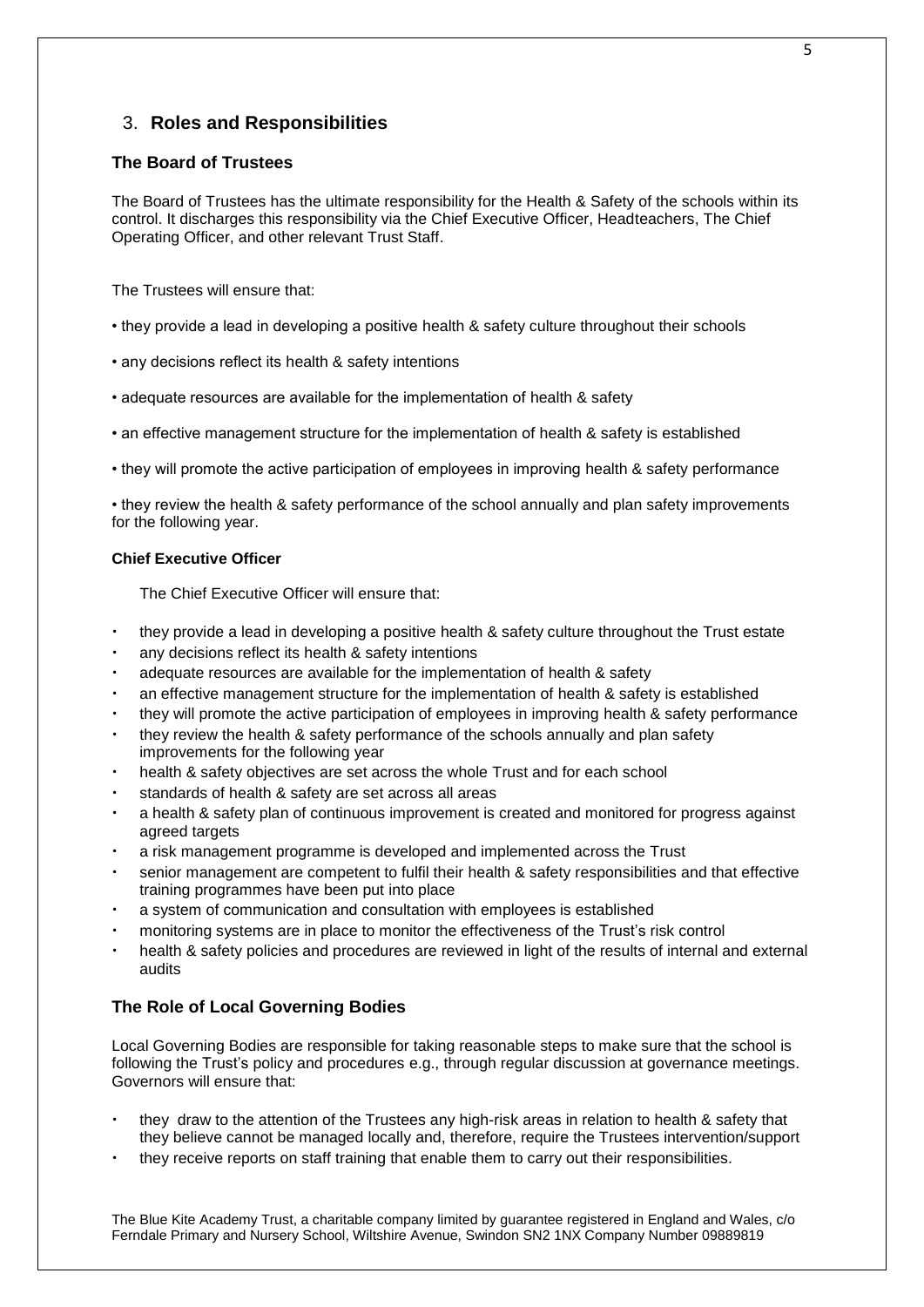- they promote a sensible approach to health & safety, making use of competent health & safety advice when required.
- they work in close partnership with the Headteacher and the Senior Leadership Team to support sensible health & safety management and to challenge as appropriate.
- they integrate good health & safety management into business decisions.
- the Trust's health & safety policy is adhered to.
- Link health and safety governors will visit the school a minimum of twice and a maximum of three times spread throughout the academic year.
- Visits will be in accordance with the Trust's *Visiting the School and Classroom for Trustees and Governors Policy* and the visit details recorded on the appropriate form.
- they ensure that adequate health & safety resources are made available to meet health & safety requirements.
- They ensure the Headteacher has an appropriate workload, in support of a reasonable work/life balance, having regard to his/her health and welfare.

# **Role of The Trust's Central Health & Safety Team**

The Chief Operating Officer as the person with special responsibility for health & safety will, assisted by the Trust Estates Manager, ensure that they:

- establish mandatory health & safety policies/outcomes that schools follow/achieve.
- monitor schools' compliance with legislation and policies.
- monitor schools' health & safety performance.
- provide direction/s as necessary to school management in the interests of health & safety.
- ensure school management are appropriately trained in health & safety principles.
- ensure any trust-wide purchasing and contracting procedures and arrangements that are in place consider health & safety compliance and performance.
- consult with employees on matters affecting their health & safety according to the Safety Committees Regulations 1977 and Health & Safety (Consultation with Employees) Regulations 1996.

## **Headteachers**

Headteachers will ensure that they:

- bring to the attention of the Trust any high-risk health & safety areas that it is considered cannot be managed locally and require intervention/support from the Trust's senior team. Report outcome to the Local Governing Body.
- support the Governing Body to ensure that all Governors have received relevant induction and training.
- ensure there are appropriate arrangements within the school for implementing the Trust's Health & Safety Policy.
- ensure that the Trust's Health & Safety Policies are brought to the attention of all staff.
- ensure current copies of the Trust's policies and procedures are made available to members of staff as necessary via school networks and meetings
- co-operate and co-ordinate with partner organisations, contractors and other service providers to ensure the adequate provision for health & safety of pupils, employees and others who may be affected by schools' activities and/or the service provision of third parties on school sites.
- liaise with and seek advice as necessary from the Trust Health & Safety Team in order to fulfil the responsibilities outlined in this policy.
- ensure the provisions set out in the Trust's policies and procedures are implemented.
- undertake risk assessments and implementing control measures
- ensure all teaching staff have an appropriate workload, in support of a reasonable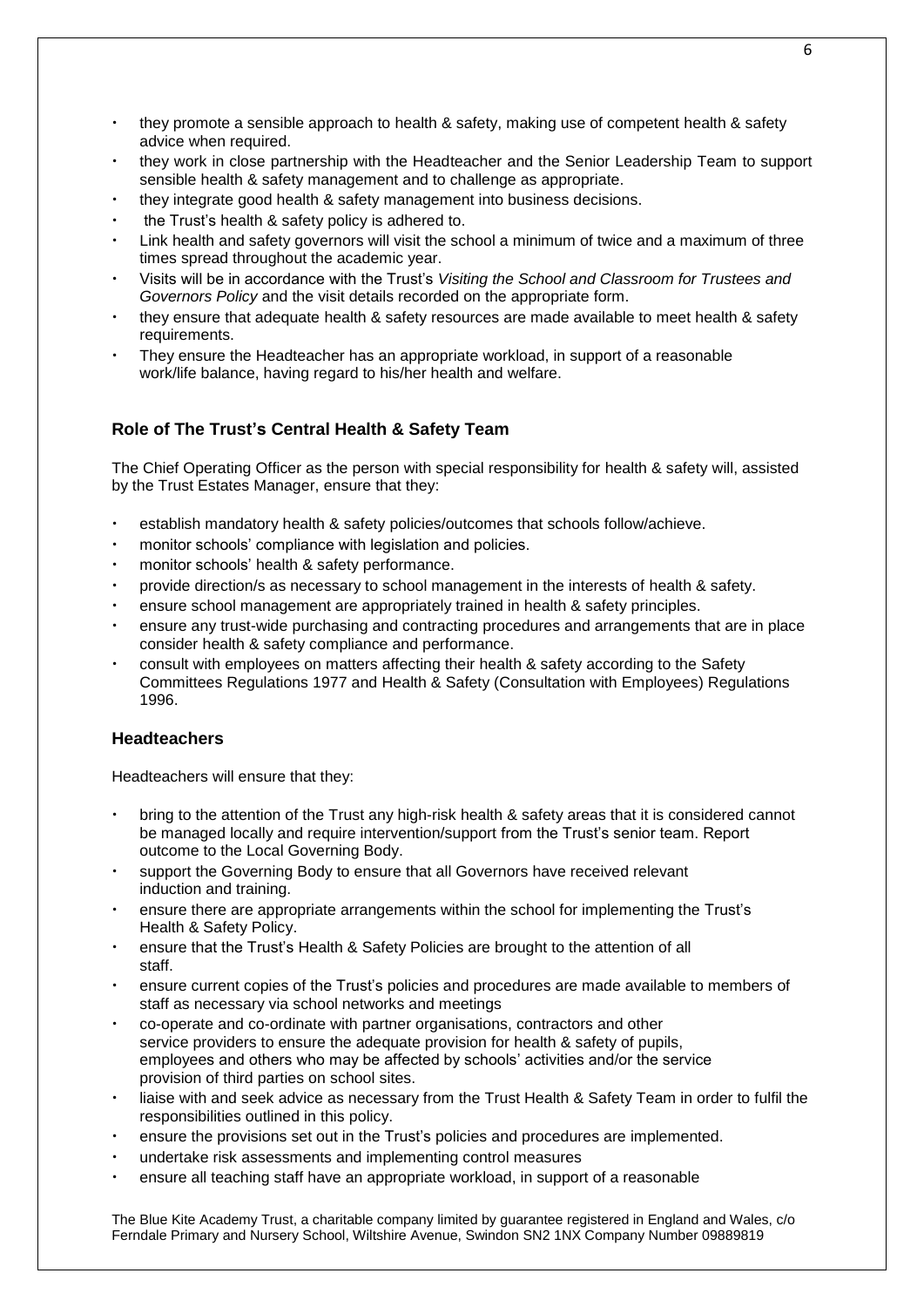work/life balance, having regard to his/her health and welfare.

- undertake health & safety monitoring n in the school through an internal self-audit & monitoring checklist.
- arrange termly health & safety inspections of the premises (Headteacher must be involved in at least one of the inspections)
- ensure that appropriate health & safety information is communicated to relevant staff.
- ensure that relevant health & safety information is provided to visitors, temporary and agency staff, voluntary workers, contractors and those who may use the site.
- ensure that there is agreement and co-operation between other users and other employers of the school site to ensure hazard reporting and joint risk assessments are recorded.
- ensure that accidents are investigated and reported using the established procedures.
- enable Trade Union Safety Representatives to carry out their functions and that appropriate consultation takes place.
- identify opportunities to improve health & safety within the school and that the health & safety responsibilities in relation to procurement and the management of contracts are carried out and recorded.
- include health & safety items on meeting agendas on a regular basis. To include meetings of Local Governing Body, leadership meetings and staff briefings.
- have arrangements in place for maintaining and inspecting services, such as gas and electrical systems and equipment.
- have arrangements in place to enable staff to report hazards are in place.
- appoint an Educational Visits Co-ordinator, who has attended a recognised training course, is appointed within the school.
- have procedures in place for identifying and acting upon failures by any employee to achieve adequate health & safety performance are in place.
- ensure that any health & safety training needs are identified and met.
- implement fire precautions procedures (including fire drills).
- make appropriate arrangements with regard to any lettings.
- ensure that copies of the school local organisation and arrangements are completed, posted on staff noticeboards in a prominent position and updated as appropriate

#### **The School Business Officer and Site management staff**

The School Business Officer and site management staff will have delegated responsibilities from the Headteacher as required.

#### **Classroom Teachers**

The health & safety of pupils in classrooms are the responsibility of the classroom teacher. These rules also apply to Inspire student teachers and to support staff, such as teaching assistants, who must be made aware of their responsibilities.

A classroom teacher will ensure that they:

- know the emergency procedure in respect of fire and first aid and the special health & safety measures to be adopted in his/her own teaching areas as outlined in the trust's Health & Safety Policy.
- are aware of and follow Health & Safety policies, procedures and guidance.
- exercise effective supervision of pupils and ensure that they know of the general emergency procedures in respect of fire and first aid and the special safety measures of the teaching area.
- give clear instructions and warnings as often as necessary (notices, posters and handouts are not enough).
- ensure that pupils' items such as coats, bags and PE kits, wellingtons are safely stowed away.
- integrate all relevant aspects of health & safety into the teaching process and, if necessary, give special lessons on health & safety.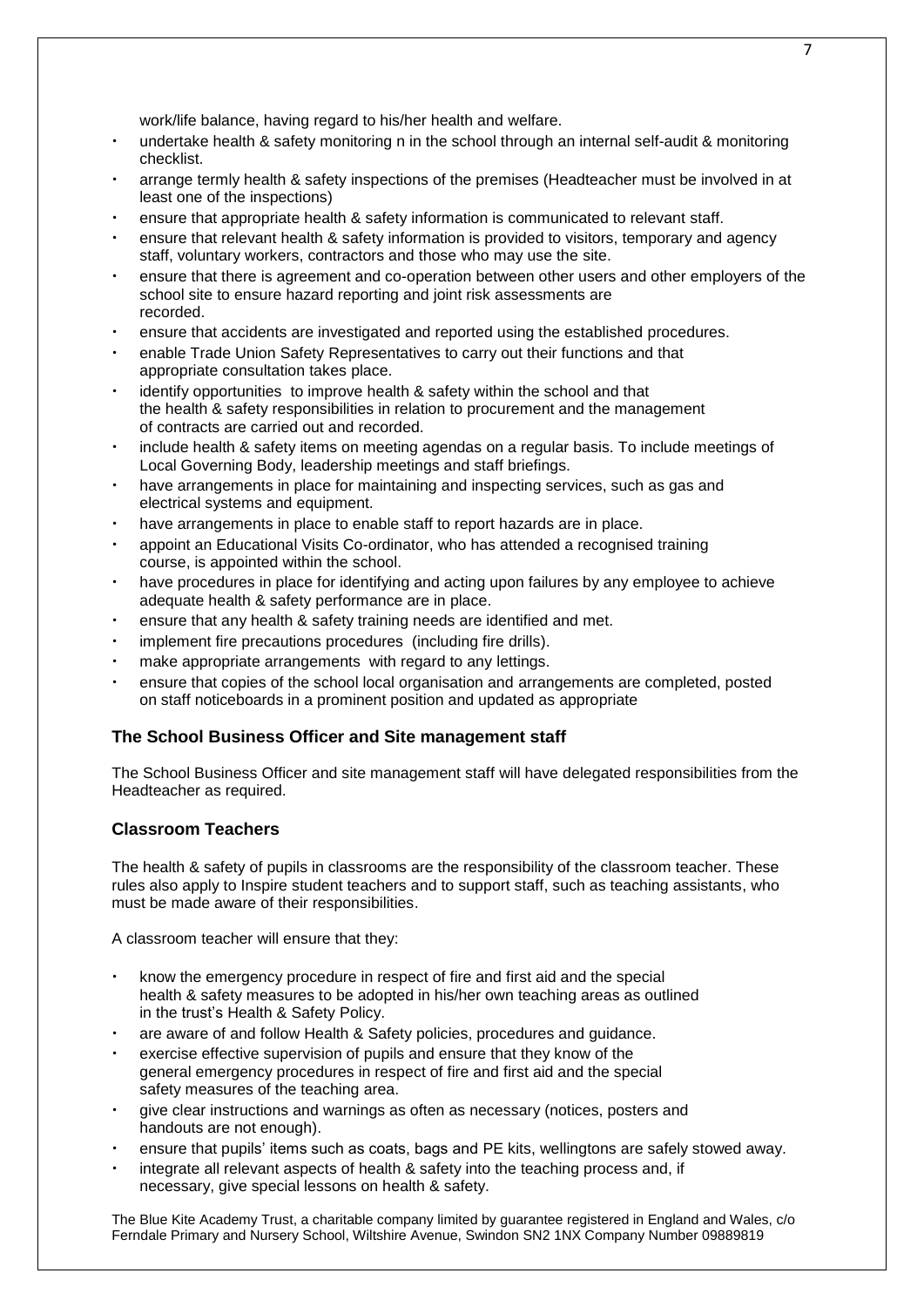- follow safe working procedures personally.
- ensure precautions such as protective clothing, guards and special safe working procedures are used when necessary.
- bring health & safety concerns to the attention of the Headteacher

## **All Employees**

Although prime responsibility for health & safety in Blue Kite Trust Schools rests with the Trustees as the employer, the Health & Safety Policy can be implemented in schools only with the full cooperation of all members of staff. All employees, therefore will ensure that they:

- take reasonable care for their own health, safety and wellbeing and that of other persons affected by their acts or omissions.
- co-operate with the Trust, so far as is necessary, to enable it to meet its responsibilities for health & safety.
- are aware of and follow Health & Safety Policies, Procedures and Guidelines.
- use correctly work equipment provided, in accordance with instructions and training.
- report to their line manager any hazards or work situations they identify and any Inadequacies in health & safety.
- report, using prescribed procedure, all accidents, reportable diseases, ill health, dangerous occurrences and near misses.
- take part in any health & safety training identified as necessary by the Trust or Headteacher. employees at all levels should note that if they fail to discharge the obligations placed on them by this Health & Safety Policy or any relevant statutory provision they may be liable to disciplinary action according to the Trust's disciplinary rules and procedures or prosecution by the Health & Safety Executive.

## 4. **Arrangements for Health & Safety**

## **Management of Health & Safety**

Ultimately the responsibility for health & safety lies with the Board of Trustees and the Trust's Health & Safety team. These duties are then delegated to the Headteachers and senior staff of each School.

Procedures will be in place to ensure the effective management of health & safety including risk assessment in accordance with the Health & Safety at Work etc. Act 1974 and the Management of Health & Safety at Work Regulations 1999.

The Headteacher will make suitable and sufficient arrangements for the management of health & safety ensuring the provision of a system for the assessment and control of risk and the provision of safe working practices. The Headteacher will manage health & safety within the school to ensure a system of continual improvement in health & safety.

## **4.1 Welfare**

Arrangements will be made to provide adequate welfare facilities in accordance with the Workplace (Health, Safety and Welfare) Regulations 1992.

The Headteacher will, so far as is reasonably practical, provide and maintain for all staff a working environment that is adequate as regards facilities and arrangements. This includes ventilation, temperature, lighting, cleanliness, space, Display Screen Equipment (DSE) workstations and seating arrangements, safe access / egress, sanitary conveniences, drinking water and facilities for rest and eating of meals.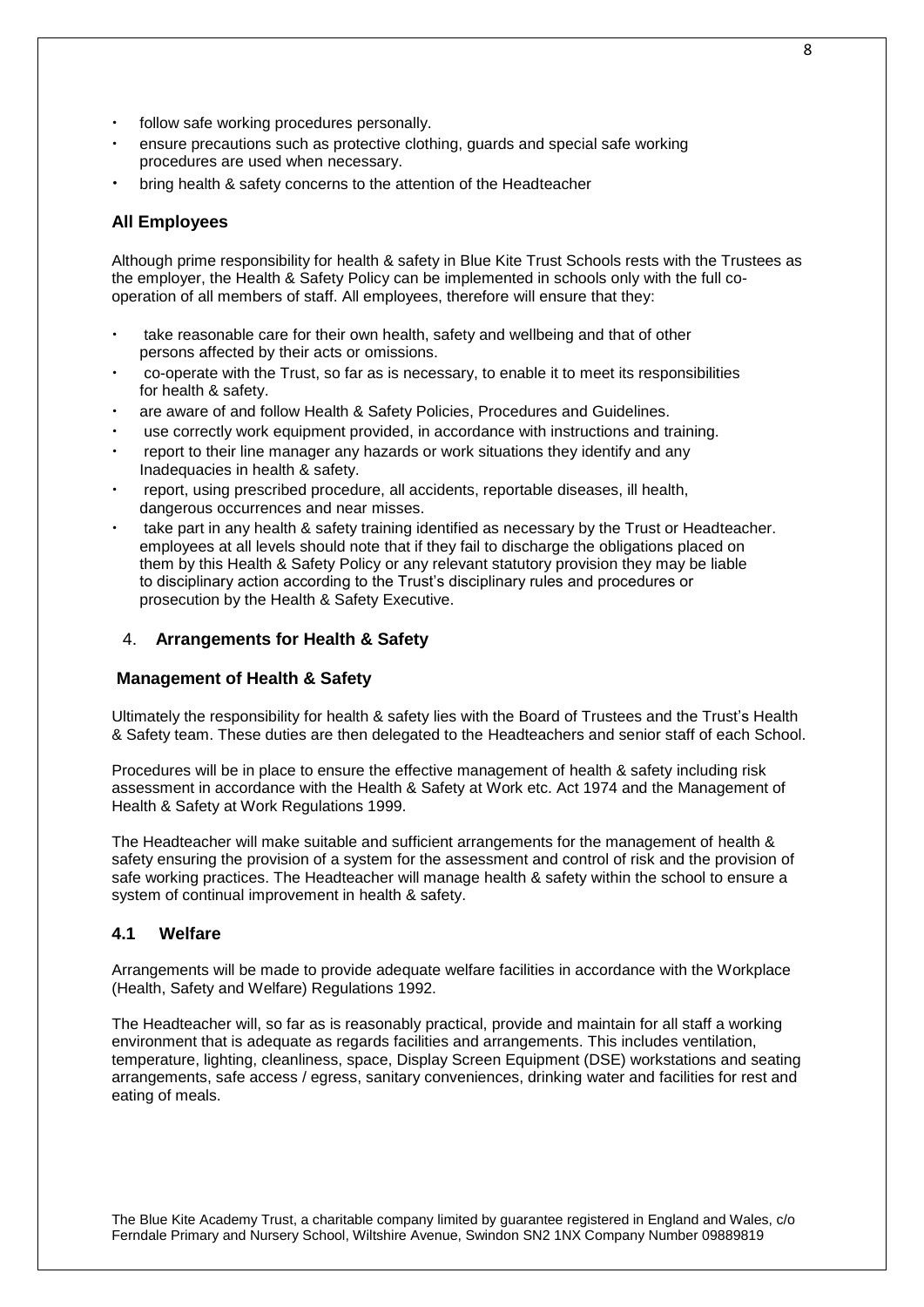# **4.2 Health & Safety Support & Advice for Schools**

Competent health & safety support will be made available to all Trust Schools through the Trust Central Team and our Health & Safety partner, Swindon Borough Council's Corporate Health & Safety Team. This service will include competent advice from qualified health & safety professionals and include advice on and provision of health & safety training and instruction

Further help and advice can be sourced through the Trust Central Team, please contact The Trust Estates Manager at The Trust Central office

## **4.3 Risk Assessment**

The Headteacher must ensure that:

- risk assessments are carried out under the *Management of Health & Safety at Work Regulations 1999.*
- all significant hazards will be assessed, and controls will be put in place to reduce risks to the lowest possible level.
- staff are made aware of the risks associated with their job and have access to risk assessments and safe systems of work that apply.

#### **Risk Assessment Process**

The regulations do not specify any particular methods of carrying out risk assessments but do require that the assessments focus on significant risks, are 'suitable and sufficient', duly recorded and communicated to all who may be affected.

Risk assessments can be made of tasks, activities, premises and equipment. It is often easiest to make assessments that are task or activity based (e.g., the use of play equipment or the use of PE & sport equipment) since this helps to ensure staff have safe working practices for all activities where there are significant hazards.

The format of assessments undertaken by the Trust's Schools will follow the Health & safety Executive's (HSE) five steps to risk assessment. These steps include the following:

**Step 1**: Identify the hazards

**Step 2**: Decide who might be harmed and how

**Step 3**: Evaluate the risks and decide on precautions

**Step 4**: Record your findings

**Step 5**: Review your assessment & update with any changes.

A risk assessment form template is provided to assist with meeting these requirements. However, the risk assessor must be competent in the assessment process.

The Headteacher must ensure that staff tasked with conducting risk assessments receives appropriate training and instruction to enable them to undertake the required risk assessments effectively enabling them to:

- Identify hazards within the school and learning environment
- Formulate appropriate action plans to control hazards and reduce risks and Co-ordinate and
- implement the control measure and safe working practices.

# **4.4 Educational Visits**

Each school is required to have a trained Educational Visits Coordinator (EVC). This does not need to be the Head Teacher but anyone appointed as an EVC will normally have training and practical teaching and leadership experience over a number of years.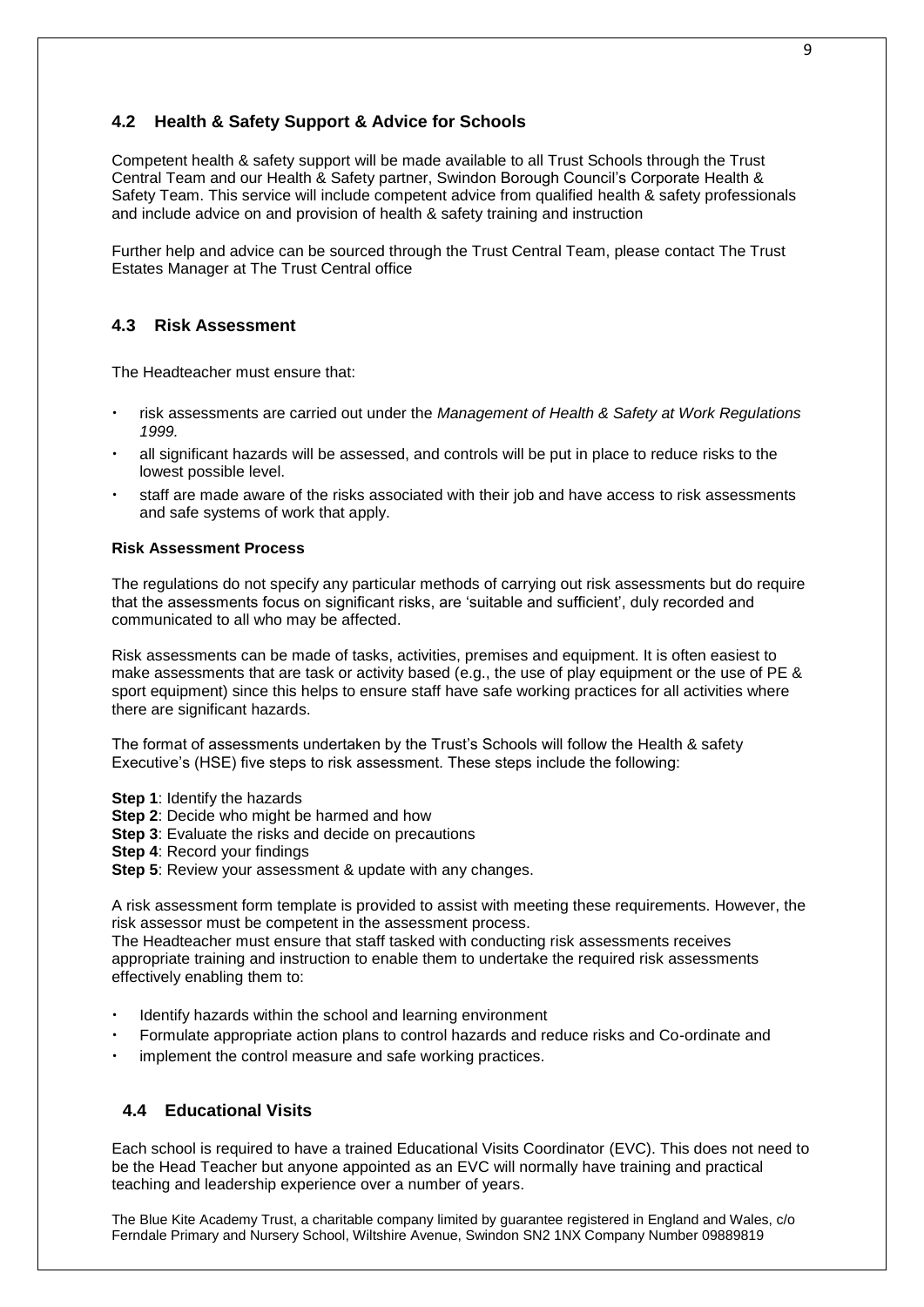Educational visits include any non-routine external visit where the pupils are taken out of their normal learning environment.

Educational visits are an important aspect of the learning experience. With these visits, however, there exists inherent risk that must be adequately controlled by the school.

Headteachers have a duty of care to every pupil to ensure their health, safety and welfare whilst they are within the care of the school, and this extends to educational visits away from the school environment.

To ensure that legal and moral obligations are met during educational visits, a risk assessment is required. This enables the identification of any potential hazards along with an action plan to ensure that the hazards are adequately controlled. It ensures that adequate thought is put into the visit so that problems can be considered before the event and steps taken to avoid such problems occurring.

All schools within the Trust are required to use the Educational Visits form as part of the due diligence and assurance process.

For further guidance, please refer to the Trust's Trips Policy.

#### **4.5 Fire Precautions and Emergency Procedures**

The Regulatory Reform (Fire Safety) Order 2005 reforms the law relating to fire safety in nondomestic premises.

Under the Order Headteachers are responsible for ensuring:

a) That a Fire Risk Assessment is completed and then reviewed annually or as required due to significant change in premises layout, procedures or practices

b) That the school emergency plan and evacuation procedures are regularly reviewed

c) The provision of fire awareness training to all staff

d) That an emergency fire drill is undertaken every term (3 times a year)

e) The preparation of specific evacuation arrangements for staff and/or pupils with special needs

The Head Teacher is responsible for delegating the following responsibilities to an appropriate staff member e.g. Site Manager :

a) The formal maintenance and regular testing of the fire alarm and emergency lighting

- b) The maintenance and inspection of the fire-fighting equipment
- c) The maintenance of exit/escape routes and signage
- d) Supervision of contractors undertaking hot work

When the School's local plan for the arrangements has been created or amended it should be communicated to all staff and regular visitors and displayed on staff notice boards.

#### **4.6 Accident and Incident Reporting**

Accidents to employees, pupils and non-employees will be reported and recorded locally.

Accidents are investigated locally as appropriate with support from the trust's central Health & Safety Team.

Reported accidents are monitored regularly to assess trends and causes.

The Headteacher is responsible for ensuring serious accidents to employees, pupils and nonemployees are reported to the CEO and advice sought on whether to report to the Health & Safety Executive as legally required by the Reporting of Injuries, Diseases, and Dangerous Occurrences Regulations RIDDOR 2013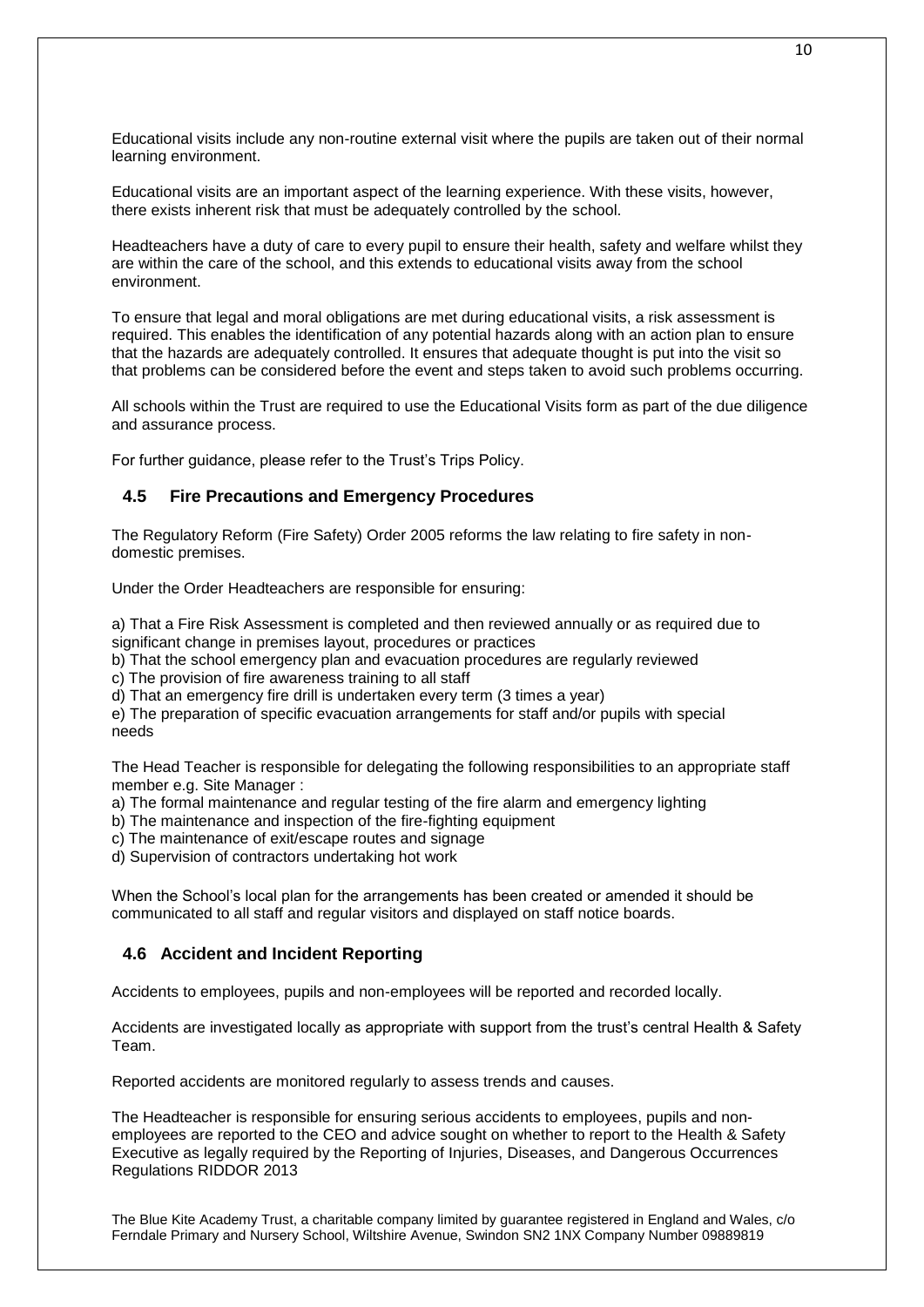A nominated member of school staff should be familiar with the reporting procedures under RIDDOR

Accidents of a very serious nature or those which may result in a claim or media interest must always be reported to the trust and guidance sought on actions to be taken.

## **4.7 First Aid**

In practice, most day-to-day functions in respect of health and safety and first aid are delegated by the Board of Trustees and the CEO to the Head Teacher. Employers should provide any relevant information to help them in drawing up the arrangements for their school

First aid provision must be available while people are on school premises. It must also be available when staff, and pupils are working elsewhere on school activities including any off-site activity such as educational visits. The regulations require employers to provide adequate and appropriate equipment, facilities and personnel based on a first aid needs assessment.

To assess the first aid requirements for their premises Head Teachers should refer to The Trust Policy on First Aid Provision

First aid arrangements are to be maintained in accordance with the Health & Safety (First Aid) Regulations *1981*.

The Headteacher is responsible for ensuring that sufficient numbers of qualified first aiders will be provided having regard to the work activities being undertaken within the school environment.

All staff should be made aware of the designated first aid trained staff

A member of staff should be nominated as responsible for maintenance and re-stocking of first aid stations/first aid kits

## **4.8 Manual Handling**

The Manual Handling Operations Regulations *199*2 require the employer to "avoid, so far as is reasonably practicable, the need for any employee to engage in manual handling activities which involve a risk to their being injured."

A manual handling operation is defined as "any transporting or supporting of load (including the lifting, putting down, pushing, pulling, carrying or moving hereof) by hand or by bodily force."

The Headteacher must ensure that appropriate manual handling risk assessments are carried out where manual handling activities cannot be avoided. Staff must be trained in control measures identified in the risk assessment to reduce the risk of injuries from manual handling operations.

## **4.9 Display Screen Equipment (DSE)**

The Head Teacher will ensure that all DSE workstations are assessed in accordance with the DSE Regulations 1992*.* The assessment will be reviewed whenever a new workstation is created or an existing one changed or relocated.

Staff who are designated DSE Users (daily for continuous spells of an hour or more or a total daily time of 3 hours or more) should be asked to complete, in conjunction with the School Business Officer, a DSE assessment.

Under Health & Safety legislation, staff identified as DSE users are entitled to an eyesight test for DSE use every 2 years by a qualified optician and a contribution of cost towards corrective glasses ( if required specifically for DSE use).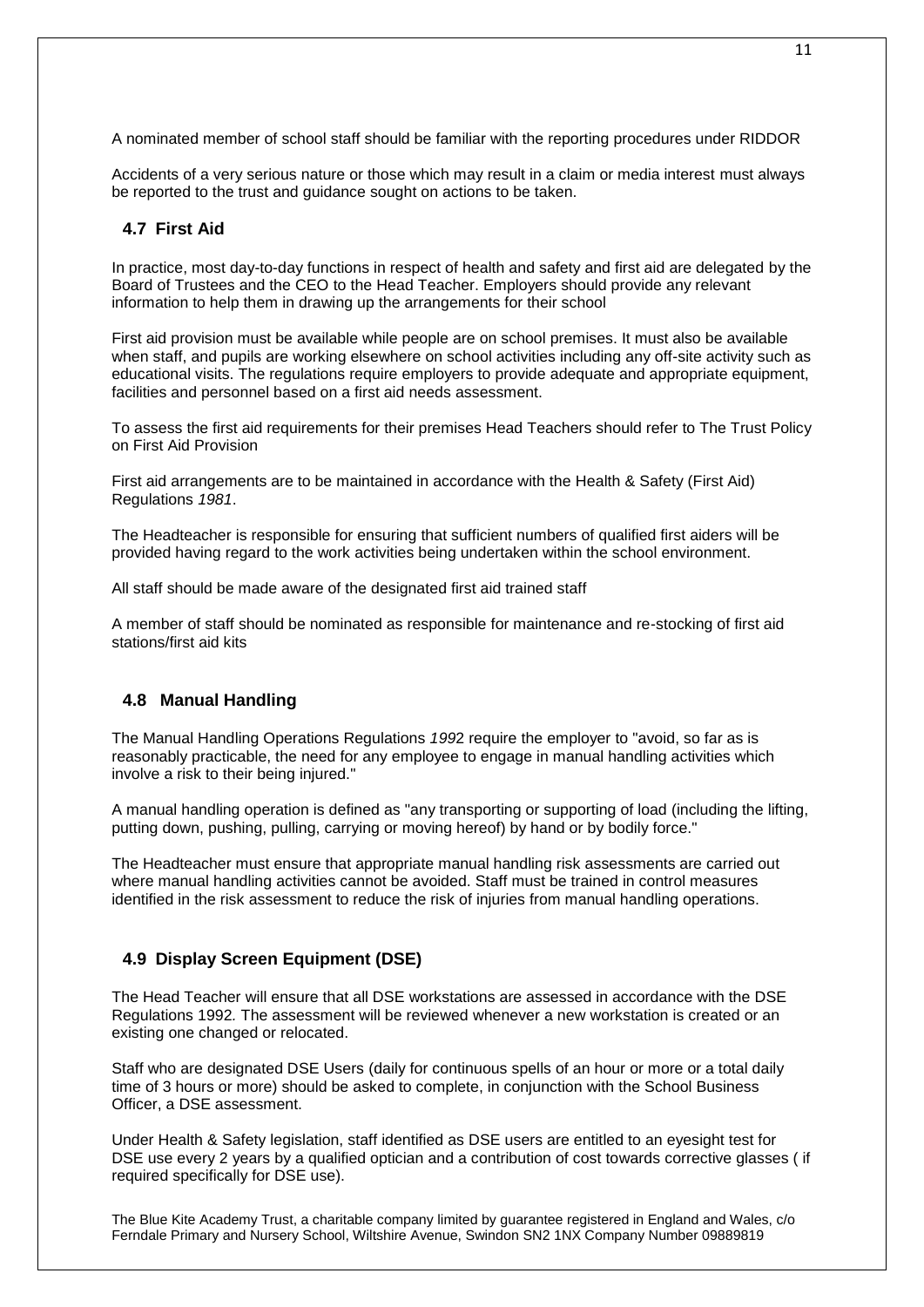Employees should contact the Trust HR Team for details of this scheme.

## **4.10 Management of Hazardous Substances (COSHH)**

The Control of Substances Hazardous to Health Regulations 2002 requires risk assessments to be made before any substances are used in the workplace.

Material safety data sheets should be obtained for every chemical substance supplied within your school and the information used to carry out suitable and sufficient COSHH assessments before the chemical is used in the workplace.

The COSHH assessment should be made available to all staff using the chemical. The main aim of a COSHH assessment is to eliminate the use of a harmful substance by first examining other options such as substituting the substance for a safer alternative. However, if this is not possible a full assessment needs to be conducted giving consideration to:

- the hazardous properties of the substance
- information on health effects provided by the supplier (data sheet)
- the level, type and duration of exposure
- the circumstances of the work, including the quantity used
- activities such as maintenance where there is the potential for a high level of exposure
- any relevant Workplace Exposure Limit
- the effects of preventive and control measure which have been or will be taken
- the results of relevant health surveillance
- the results of monitoring of exposure
- the risk presented by exposure to a combination of substances

A COSHH assessment form is provided to assist with meeting these requirements. However, the COSHH risk assessor must be competent in the assessment process.

## **4.11 Lone Working**

Lone workers can be defined as anyone who works by themselves without close or direct supervision.

Headteachers should identify staff who potentially will be lone workers and a risk assessment undertaken.

Facilities and cleaning staff may be regular lone workers, but teachers and other staff may also work in isolated classrooms/offices after normal school hours or during holiday times.

Any member of staff working after hours must notify senior staff of their location and intended time of departure.

Lone workers should not undertake any activities which present a significant risk of injury.

## **4.12 Violence & Aggression**

All forms of violence, aggression and anti-social behaviours against Trust employees are wholly unacceptable and all efforts must be made to effectively manage the risks and avoid any emotional or physical harm.

Please ensure that all such incidents are reported to your manager, so that they can be appropriately dealt with.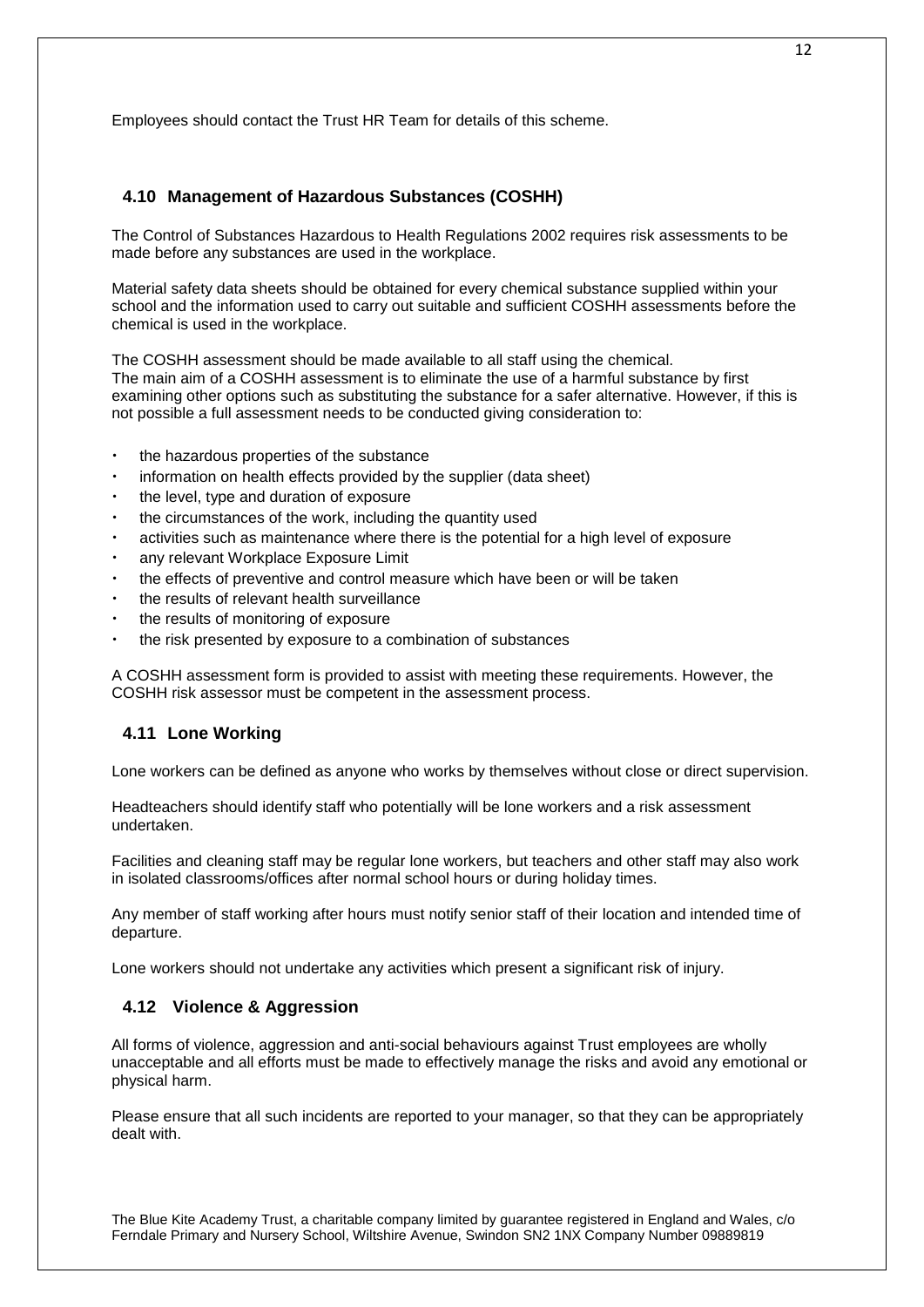# **4.13 Employee Consultation**

The Headteacher will ensure that the requirements of the Safety Representatives and Safety Committees Regulations *1977* and the Health & Safety Consultation with Employees Regulations *19*96 are met.

The Headteacher will ensure that an effective system is in place for communicating health & safety issues, information and instructions throughout the organisation. This applies to verbal, written and electronic transfer modes of communication.

Where appropriate; reports and minutes of meetings will be communicated to staff detailing decisions made as a result of discussions, accident statistics and health & safety compliance reports.

## **4.14 New and Expectant Mothers**

Pregnancy should not be equated with ill health. It should be regarded as part of everyday life and its health & safety implications can be adequately addressed by normal health & safety management procedures.

Many women work while they are pregnant and many return to work while they are still breast feeding. Some hazards in the workplace may affect the health & safety of new and expectant mothers and of their children. The Trust's maternity guidance sets out the known risks to new and expectant mothers and gives advice on what needs to be done to comply with the law.

Staff (full and part-time) should inform the Headteacher as soon as possible and in writing when pregnancy has been confirmed.

The Headteacher will undertake a risk assessment of the employee's work activity to ensure no risk to the health of the employee or the unborn child. Copies of the risk assessment will be kept and will be reviewed if circumstances surrounding the pregnancy alter in any way.

# **4.15 Personal Protective Equipment (PPE)**

In accordance with the requirements of the Health & Safety at Work Etc. Act 1974, where the need for PPE has been identified in risk assessments, it is the Headteacher's responsibility to ensure adequate supplies of suitable PPE.

Where a need for PPE has been identified, there is a statutory duty for any staff or visitor to wear PPE as required.

PPE must be kept clean and stored in designated areas. Staff must report any lost or damaged PPE to the Headteacher.

# **4.16 Safety of Tools, Plant & Equipment**

All tools and lifting equipment provided by the school must comply with the Provision and Use of Work Equipment Regulations *1998* (PUWER) and Lifting Operations and Lifting Equipment Regulations *1998* (LOLER). Any tool, or plant or equipment, must comply with British and EU standards, must be maintained and inspected regularly to ensure safe working conditions.

Any tool, plant or equipment which is found to be in an unsafe condition will be either removed from use until repairs can be made or, in cases where this is not practicable, unsafe tools, plant or equipment will be clearly identified to all concerned and will not be used until replaced or made safe. Staff are instructed to report defects to the Headteacher.

# **4.17 Working at Height**

A place is 'at height' if a person could be injured falling from it while undertaking work activities, even if it is at or below ground level.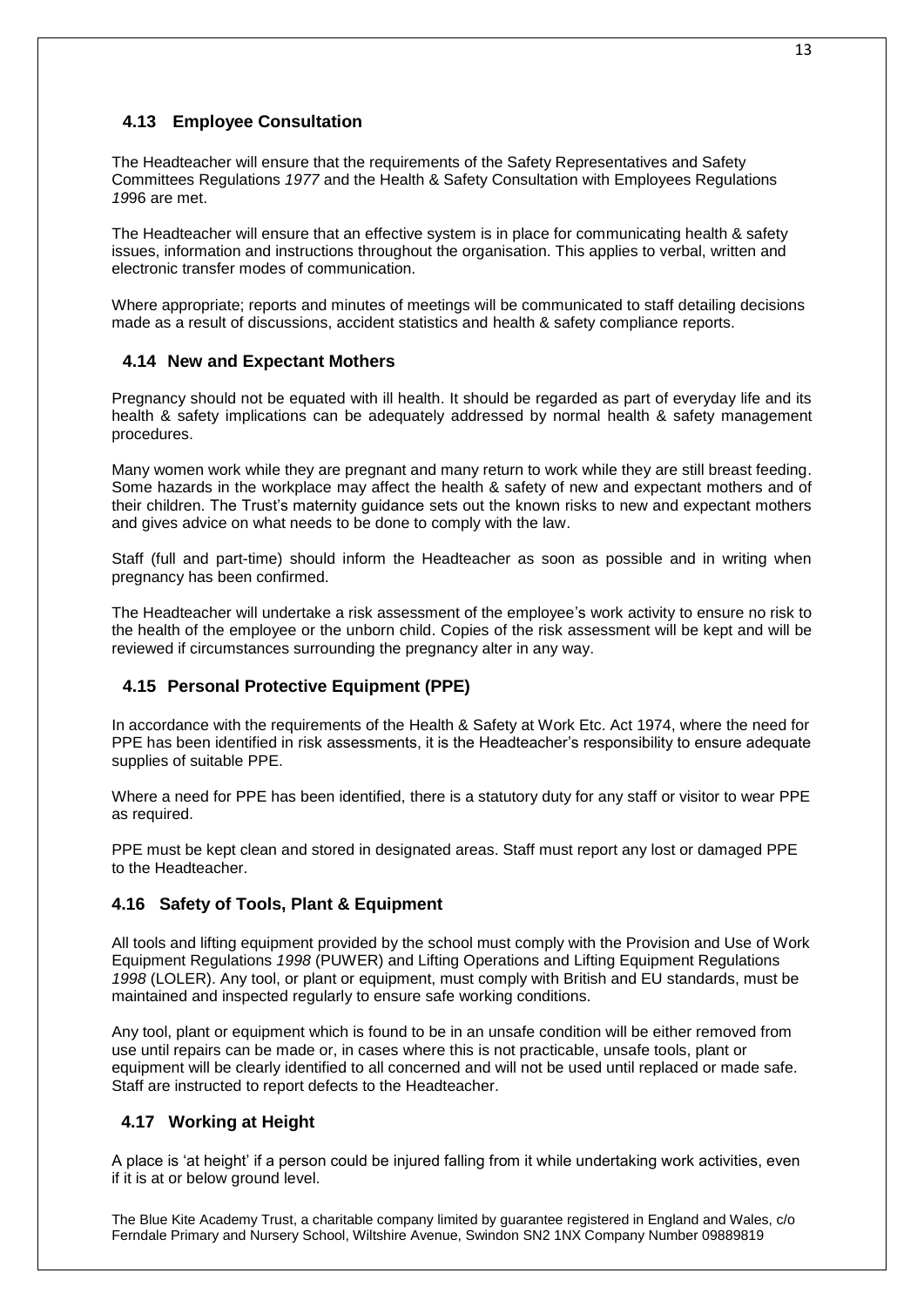It is the policy of the Trust to comply with the Work at Height Regulations 2005 (as amended) to do all that is reasonably practicable to prevent anyone falling, where there is a risk of a fall liable to cause personal injury.

If work at height cannot be avoided, then a risk assessment must be conducted for all such activities. You do not have to do a work at height risk assessment for tasks that pose a very low or trivial risk, such as using a kick stool to access shelves in a classroom. However, these activities must be included in your general risk assessment. You must make sure equipment is well maintained, and that employees are given appropriate training to make sure that they don't overload or overreach.

Examples of what to consider in your work at height risk assessment include the:

- work activity
- equipment to be used
- duration of the work
- location where the work is to take place, as there could be hazards, such as overhead power lines, open excavations, underground services or microwave transmitters etc.
- working conditions, such as weather conditions and lighting
- condition and stability of existing work surfaces
- physical capabilities of those carrying out the work, for example, vertigo sufferers. This is also linked to whether they will be working alone, as they need to be medically fit and capable of doing this.

Any working at height activity needs to be planned in advance taking into account:

- Selection of equipment
- The risk assessment
- **Supervision**
- Emergency planning in case of falls
- Weather conditions

# **4.18 Control of Contractors**

Contractors are routinely employed to undertake a wide range of construction work activities on school premises. This policy does not apply solely to building works, but to all works undertaken by contractors working at or for the school. All work undertaken on school premises that affects the construction or fabric of a building or other permanent structure, or which adds, modifies or removes any services in a building, or which involves any disturbance to the ground, must be managed and controlled by the Headteacher with support from the Trust's Central Team.

The following five steps must be followed in the management of contractors and to ensure safe working: -

- Selection of Contractors
- Planning the Work
- Control on Site
- Monitor of the work
- Reviewing of the Work

Contractors who are engaged by the school must be able to:

- Demonstrate competence in the management of health & safety matters.
- Provide information on policies and procedures for the management of health & safety during a project.
- Provide a copy of their written Health & Safety Policy (where applicable).
- Show how they will ensure health & safety if they employ subcontractors.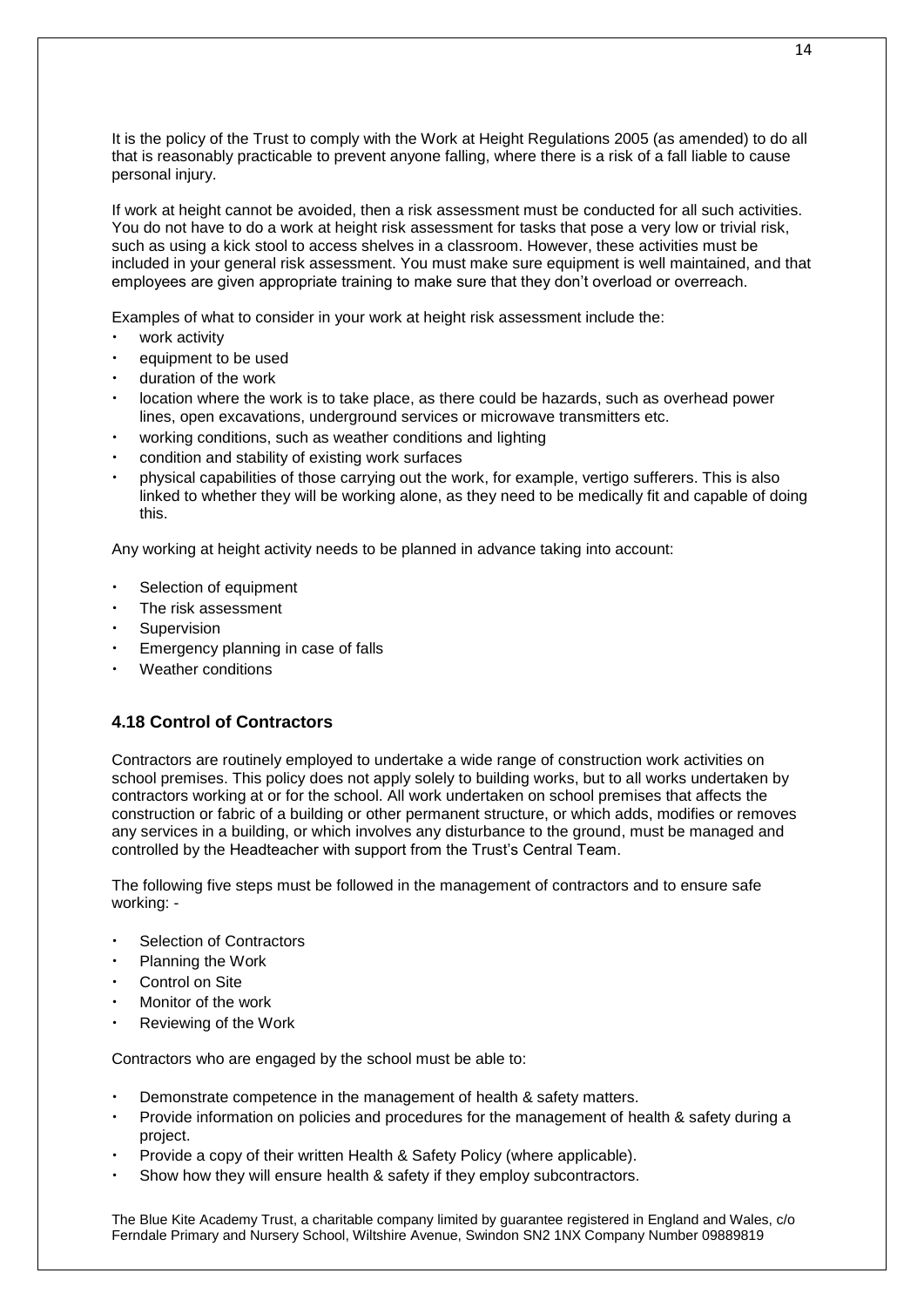• Provide information on their past performances, e.g., accident/dangerous occurrences statistics, enforcement action by the Health & Safety Executive.

Before any work on a site a Pre-Commencement meeting should be held to agree the following non exhaustive list:

- School policies & procedures for contractors to adhere to
- Risk assessments and method statements
- Plans for the works
- Arrangements for Hot Works, permits etc, if to be carried out on site
- Start and finish times
- Safeguarding including DBS checks as required
- Site access & security
- Emergency procedures
- Segregation of the works site and the school
- Interference to the normal activities of the school, staff and pupils
- Contractor behaviour while on the school premises
- Contractor adherence to non-smoking policy
- Contractor parking
- Contractor waste removal
- Use of school property, tools or equipment
- Welfare arrangements

No contractor should be allowed to work on school premises without knowledge of their competency to carry out the work and having carried out a risk assessment. A safe system of work and/or method statement must be established and documented where necessary.

#### **4.19 Asbestos**

The school's management must ensure as far as is reasonably practicable that no persons are exposed to risks to their health due to exposure to any asbestos containing materials that may be present on the school premises.

The school's management must ensure that:

- all its operational premises constructed before 2000 will have a Management Survey carried out to identify any asbestos that may be present therein.
- a register recording the results of such surveys will be compiled and maintained with updated records of all treatment or removal works.
- an appropriate system is implemented for the effective management of all asbestos identified in the registers.
- the Control of Asbestos Regulations 2012 requires the school's management to prepare a written asbestos management plan. The plan should set out how the risks from asbestos are to be managed and the procedure for ensuring that staff and pupils do not disturb asbestos containing materials
- all asbestos identified as posing unacceptable risks to health & safety is removed or treated as appropriate to eliminate the risk or reduce to an acceptable level under an immediate and continuing programme.
- all asbestos identified as safe to leave undisturbed is properly labelled where appropriate and subjected to periodic inspection and re-assessment at regular intervals.
- all existing or newly appointed staff who may be at risk of occupational exposure to asbestos fibres are made aware of the hazards of asbestos and appropriate precautions to be taken.
- records of such training will be kept and maintained on file.
- all contractors working for the school are made aware of the presence of asbestos and can refer to the registers at any time during normal office working hours.
- only trained and licensed contractors undertake asbestos works on school premises.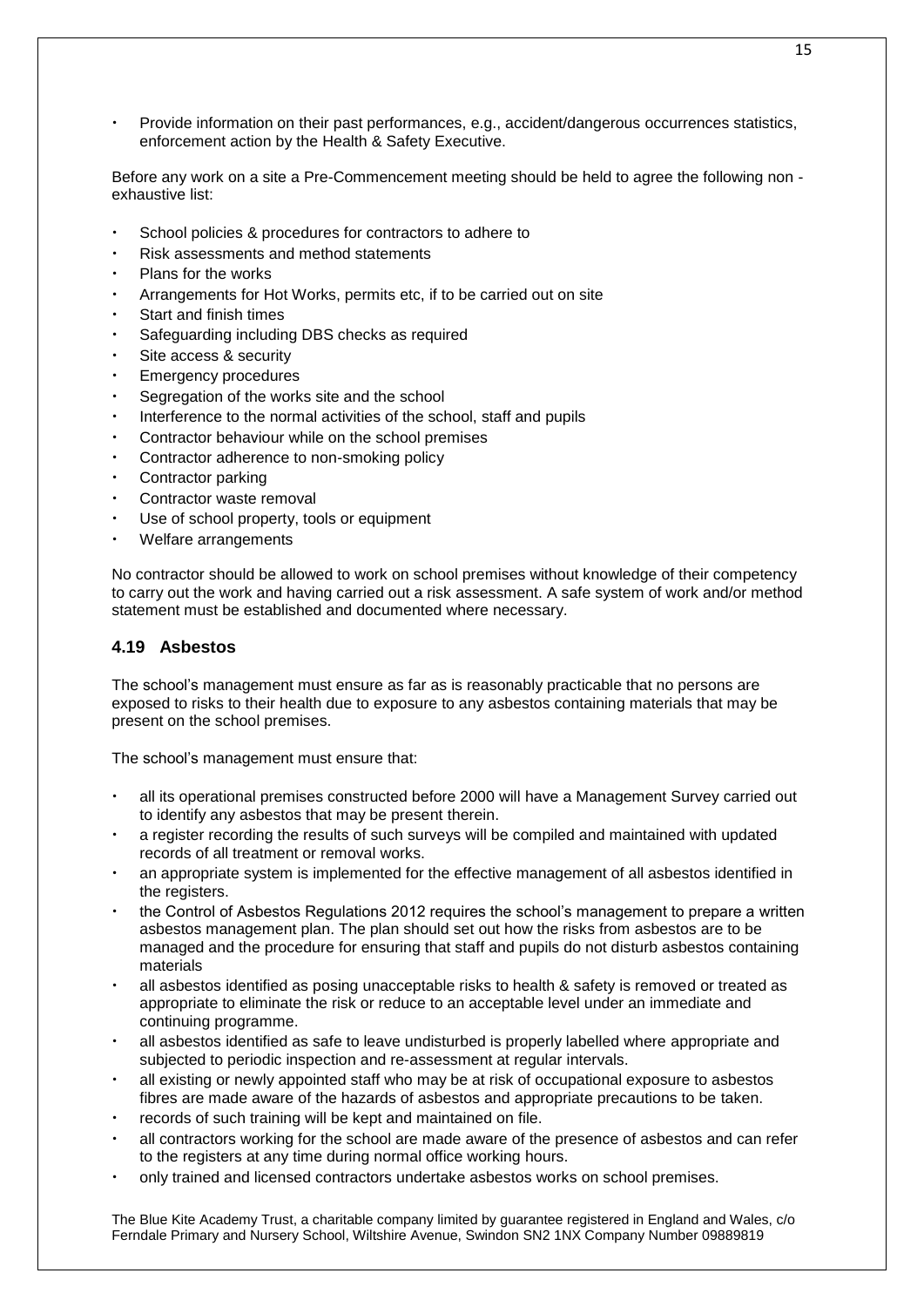# **4.20 Legionella (Water Hygiene)**

The school's management must ensure the health & safety of all and others who come to work or visit the school's premises from the risk of infection presented by Legionella bacteria present in water systems and to implement the standards of HSE Approved Code of Practice (L8), so far as is reasonably practicable.

The school's management must ensure that equipment is serviced (including inspection, cleaning and disinfecting) and maintained to the standard required to control legionella bacteria. The risk from exposure will normally be controlled by measures which do not allow the proliferation of legionella bacteria in hot & cold water systems and reduce exposure to water droplets and aerosol. Precautions should, where appropriate, include the following:

- controlling the release of water spray.
- avoiding water temperatures between 20°C and 40°C. Water temperature is a particularly important factor in controlling the risks.
- avoiding water stagnation
- keeping the system clean to avoid the build-up of sediments which may harbour bacteria (and also provide a nutrient source for them).
- the use of a suitable water treatment programme where it is appropriate and safe to do so.

The school must ensure records of servicing and maintenance are kept.

A *Legionella* Risk Assessment should be carried out by a competent person where there is a foreseeable risk of exposure to *Legionella* bacteria. Significant findings of the risk assessment must be recorded at the premises. If the assessment has shown that there is a reasonably foreseeable risk of exposure to *Legionella* bacteria, there must be a written scheme in place to control that risk. The written scheme for controlling the exposure must be implemented and effectively managed. The scheme must include instructions on the operation of the system and details of the precautions to be taken to control the risk of exposure to *Legionella* bacteria, including checks and their frequency. All records must be kept at the premises. They must be maintained and managed under the control of the school's premises manager and retained for a period of at least 5 years following expiry.

To control the risk of infection, a temperature monitoring programme as defined by the risk assessment should be carried out on a monthly basis in all premises. Water temperatures should be taken by calibrated thermometer. All results are to be recorded on the temperature monitoring log sheet and retained.

Expectations: cold water below 20°C after running for 2 minutes, hot water above 50°C within 1 minute of running outlet.

A reduced temperature of 40 - 43°C should be employed where the risk of scalding is present in areas where children have access.

A flushing regime should be in place and outlets regarded as 'of little use' should be flushed regularly, at least weekly. Following premises being un -occupied for a period of more than 72 hours a flush of all outlets should be undertaken before the premises are put back in use.

In the event of additional water analysis being required, a competent service contractor shall attend the sites as required to take samples.

# **4.21 Fixed and Portable Electric Supply**

A list of all portable electrical appliances should be maintained by the responsible person and portable electrical items are tested (PAT tested) as required by a competent contractor and repairs carried out where needed.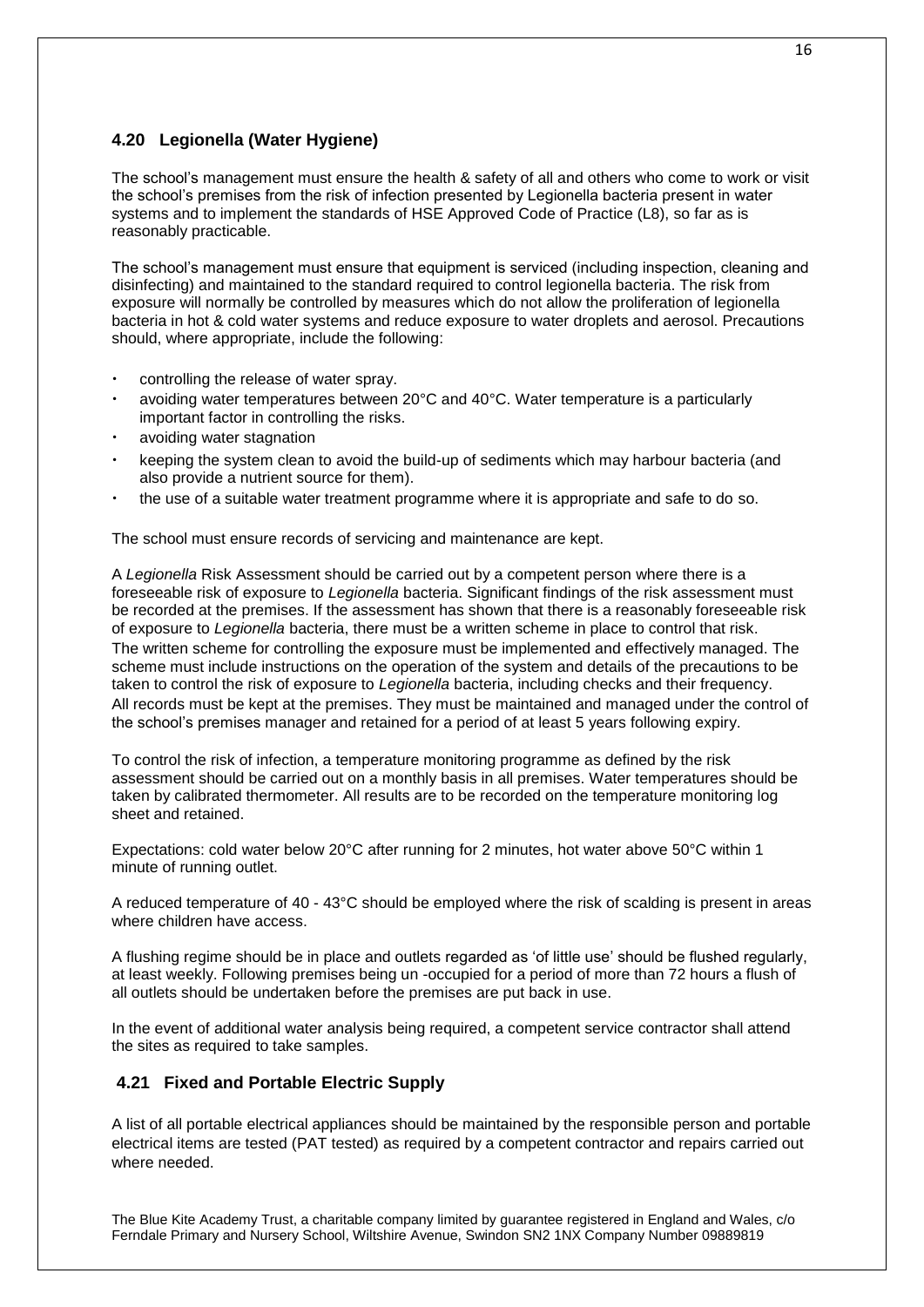Every five years, the fixed electrical system will be inspected and tested by a competent contractor who is a 'Full Scope' member of the NICEIC, ECA or NAPIT. Any necessary remedial work will be carried out.

Lightning conductor systems should be examined and tested by a competent specialist firm of lightning engineers annually

Misuse and abuse of electricity is a significant cause of fires and injury. Faulty electrical equipment can kill. All employees and contractors must observe the following:

- Visually check all electrical equipment before use
- Report all faults immediately to the responsible person
- Do not attempt to use or repair faulty equipment
- No electrical equipment is to be brought onto the premises and used until it has been tested by the approved person and entered in the electrical equipment record
- Electrical equipment should be switched off and disconnected when not in use for prolonged periods

#### **4.22 Gas Safety Management**

The Headteacher will ensure:

- that gas appliances and flues are maintained in a safe condition, annual safety checks are carried out, and records maintained.
- that all appliances will be maintained to a safe standard through the use of Gas Safe registered gas engineers.
- the inspection and testing of gas installations and gas appliances is conducted.
- where the testing of gas installations and gas appliances identifies that remedial works are required the remedial work is undertaken in an identified timescale or is taken out of use.
- that where work has been undertaken on gas installations and gas appliances the appropriate certificate is obtained from the contractor on completion and is retained.
- arrangements are in place to ensure that damaged or defective equipment is taken out of use immediately and use is prevented until suitable disposal or competent repair is arranged.
- that all gas safety incidents and dangerous occurrences are reported immediately to the relevant authority

## **4.23 Stress**

The Health & Safety Executive define stress as "the adverse reaction people have to excessive pressure or other types of demand placed on them." This makes an important distinction between pressure, which can be a positive state if managed correctly, and stress which can be detrimental to health.

Stress at work can come about for a variety of reasons. It may be excessive workload, unreasonable expectations, or overly demanding work colleagues. The Headteacher will endeavour to ensure a pleasant working environment and that employees are as free from stress as possible.

Employees who experience unreasonable stress which they think may be caused by work should raise their concerns with the Headteacher in the first instance. Headteachers should carry out a risk assessment as set out in the Trust's Wellbeing and attendance procedure.

#### They will:

• work to identify all workplace stressors and conduct risk assessments to eliminate stress or control the risks from stress

• regularly review risk assessments in accordance with the HSE Management standards

• consult with employees on issues relating to the prevention of work-related stress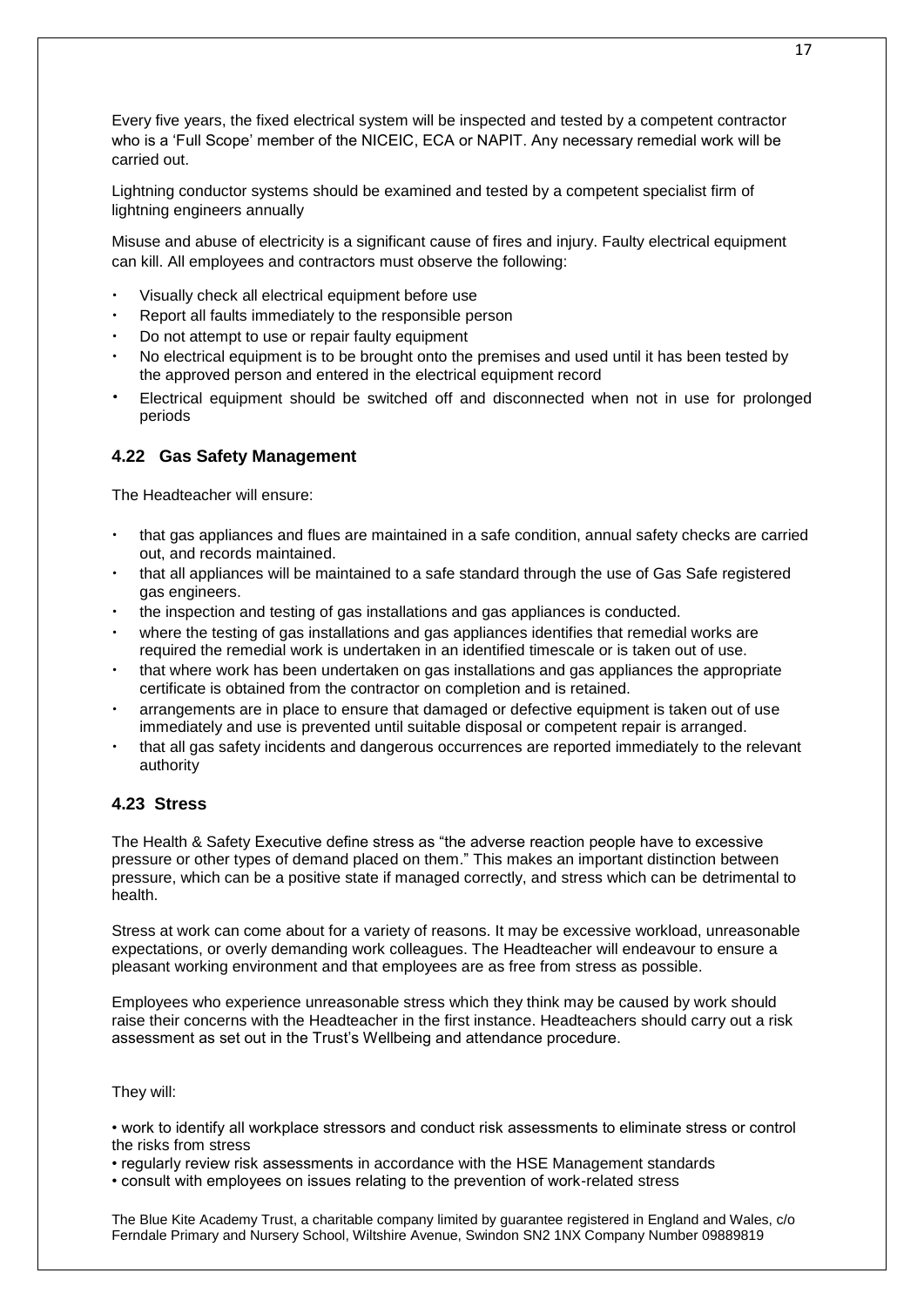• provide access to confidential counselling and support networks for employees affected by stress caused either by work or external factors

• provide training for all senior and supervisory staff in good management practices.

Following action to reduce the risks, they shall be reassessed. If the risks remain unsustainable by the employee concerned they should raise their concern with the Trust HR team so that a further review can be carried out.

## **4.24 Lettings/shared use of premises/use of premises outside school hours**

The Headteacher is responsible for ensuring that any use of the premises outside school hours is managed in accordance with the Health & Safety Policy and School Lettings Policy.

An assigned member of staff (typically the School Business Officer) will be responsible for managing the arrangements for lettings with consideration given to:

security and alarms fire and emergency arrangements including evacuation procedures contact details of key staff e.g., site manager first aid provision

A signed agreement should be made with the lessee and areas of access and use of school equipment established

## **4.25 PE Equipment and Outdoor Play Equipment**

The Headteacher is responsible for ensuring that all PE and outdoor play equipment is suitable and safe for the activities planned and the age and abilities of the pupils.

A risk assessment should be completed for all PE and outdoor play activities and all staff must be familiar with these.

Consideration should be given to:

- Pupils must not use the PE equipment or outdoor play equipment unless supervised.
- Any faulty equipment must be taken out of use and reported to the Headteacher or site staff
- All PE and outdoor play equipment must be visually checked before use
- Suitable clothing and footwear should be worn appropriate to the activity.
- Consideration needs to be given to weather conditions, outdoor play equipment should not be used during wet or icy conditions.

#### **Inspection and Maintenance**

Checks should be carried out on all PE and outdoor play equipment as follows:

Daily / pre-use checks by staff (these do not require formal recording)

Monthly checks by site staff which should be recorded, and records kept

These checks should focus on:

- no evidence of obvious wear / damage
- area safe from health hazards e.g., needles, glass, faeces etc
- impact absorbing surfaces no cuts, tears, wear or unstuck areas
- all fastening tightly secured
- no broken chains, stretched links or loose or twisted shackles
- uprights unbroken and firm in the ground.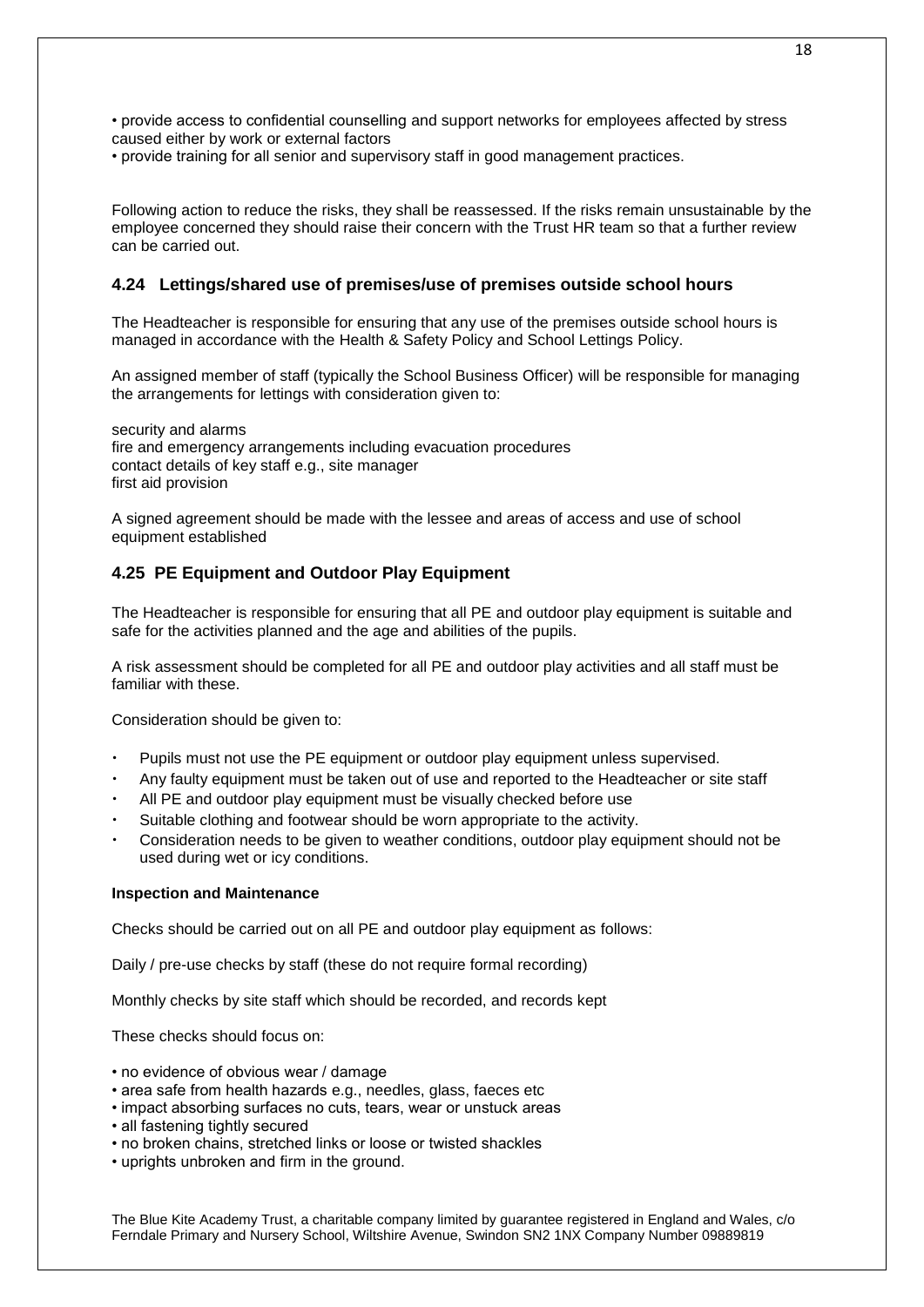Where any defects / hazards are identified appropriate steps must be taken to prevent use until problems have been satisfactorily resolved.

#### **Annual Inspection**

An annual inspection by a competent independent person capable of inspecting to BS EN 1176 and 1177 must be carried out on all PE and outdoor play equipment. These checks must be formally recorded, and records kept on site.

Such checks ensure safety and identify any improvements required. Actions arising from these inspections should be completed in a timely manner

# **4.26 Security**

Security of School sites is of paramount importance for the safety and security of staff, pupils and bona fide visitors

A security risk assessment should be in place and considerations should be made with regard to:

- Perimeter fencing
- Locking and unlocking policy
- Visitor control and sign in/out system
- Opening and locking of premises
- Out of hours cover
- Challenge of un-recognised people

## **4.27 Defibrillators**

It is not compulsory for our schools to provide Automated External Defibrillators (AEDs), to comply with the Health and Safety (First-Aid) regulations 1981. However, research shows that where these are provided the outcome is much more favourable to cardiac arrest victims before the arrival of the emergency services.

Where an AED is available on a school site the Head Teacher or nominated responsible person must ensure:

- The casing and electrical components are fitted by a certified electrician
- The site of the AED is registered with the relevant ambulance and 999 service for inclusion on the national network information.
- Staff should receive AED awareness training from an accredited provider.
- The equipment is checked and maintained according to manufacturers recommendations.

Further information is available in [the AED Guide for Schools](https://www.gov.uk/government/publications/automated-external-defibrillators-aeds-in-schools) and Guidance for Provision and Use of [Work Equipment and Machinery Regulations](https://www.hse.gov.uk/work-equipment-machinery/puwer.htm)